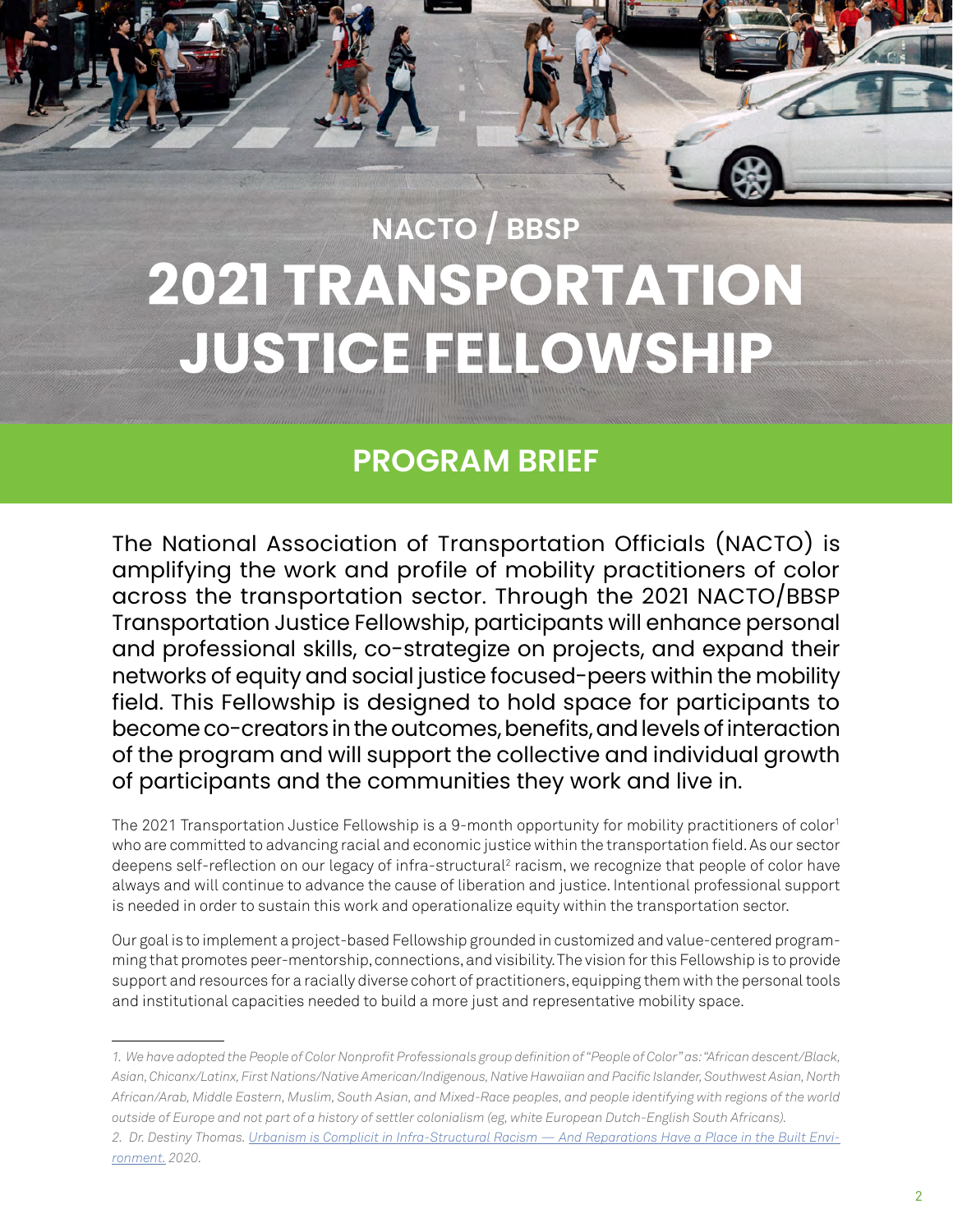

### **ELIGIBILITY**

- Mid-career transportation or mobility practitioners (5-15 years experience in or adjacent to the field) who identify as people of color. Participants should model and uphold the core values of the Fellowship:
	- Relentless pursuit of justice
	- Dignity over respectability
	- Transformative representation
	- Atonement and healing
	- Anti-racism
	- Anti-ableism

NACTO and BBSP value and appreciate the enthusiasm of white allies in racial justice. Please respect that this Fellowship is only for people of color. Be a good ally and recommend this to a POC colleague!

- **We welcome applicants from all fields and industry backgrounds**
	- Years of experience in mobility can be from a professional/paid or volunteer/unpaid capacity.
	- Applicants must serve in a role that requires project coordination and decision-making, and dedicate at least 15 hours each week (approx. 30% of a full time work portfolio) to transportation or mobility projects.
	- Applicants may work or reside in any US city, and work in any sector. This includes:
		- a transportation, transit, or public works department or agency
		- an allied public agency or department (e.g., planning, public health, economic development)
		- a private sector organization
		- a nonprofit organization or community group
	- We will give preference to applicants working in NACTO member cities, inclusive of applicants who work outside of transportation, transit, or public works departments or agencies within member cities.
- Our ideal applicant can demonstrate commitment to resolving the transportation fields' contributions to structural harm, employs a care-based, multidisciplinary approach to their work, and prioritizes the liberation, dignity, and well-being of the communities we work and live in.
- In addition, applicants will be considered based on
	- Limited previous access to professional development opportunities
	- Fit and compatibility with other cohort participants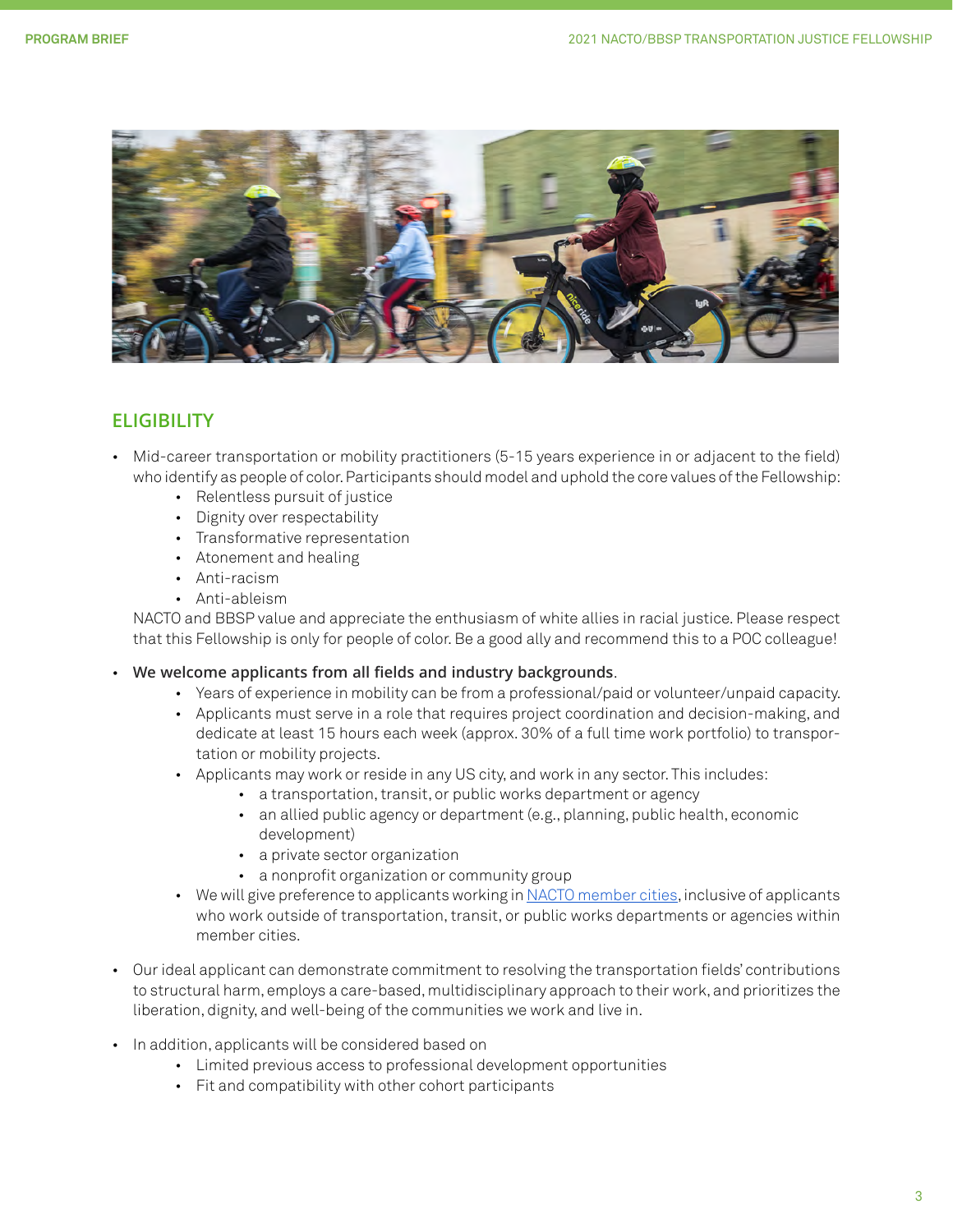#### **EXPECTATIONS FOR THE COHORT**

- Over the course of 9 months, participants can anticipate spending a total of 60-65-hours on required virtual full group or small group meetings over the duration of this Fellowship.
	- We estimate an average monthly time commitment of 7 hours, but this number may fluctuate month-to-month based on convenings (see Fellowship Timeline) and individual/small group schedules.
- Program activities will include:
	- A group project that culminates into a formal concept or policy that demonstrates the benefits of operationalizing equity
	- Workshops led by community leaders
	- Monthly individual, and cohort check-in's
- In addition, participants may access up to 12-hours of as needed optional one-to-one coaching and project support.
- Given needs unique to virtual participation during a pandemic, we ask that participants inform us if there are barriers (e.g., access to technological equipment, other supports) that make full participation difficult. NACTO is committed to assessing opportunities to use our resources to reduce or remove these barriers.
	- No one will be disqualified from Fellowship participation based on their need for additional support resources.

#### **WHAT NACTO/BBSP IS PROVIDING**

Fellows will receive a range of support and resources customized to facilitate the achievement of your personal and professional goals.

- A team of specialized coaches. Specialties include:
	- Behavioral health professional
	- Mobility equity advocate
	- Executive-level planner/engineer
- Access to NACTO and BBSP's networks, tools and resources
- Registration (and travel/accommodations if deemed safe) for 2 NACTO-selected conferences hosted by relevant peer organizations
- Intentional mentorship and training on the following topics:
	- Further developing a disposition towards equity and social justice
	- Personal growth mapping, power mapping, and group project selection
	- Navigating professional barriers to equity values
	- Confronting microaggressions and other difficult conversations
	- Meaningful community engagement
	- Dissimilation, self-promotion/preservation, networking, and career planning